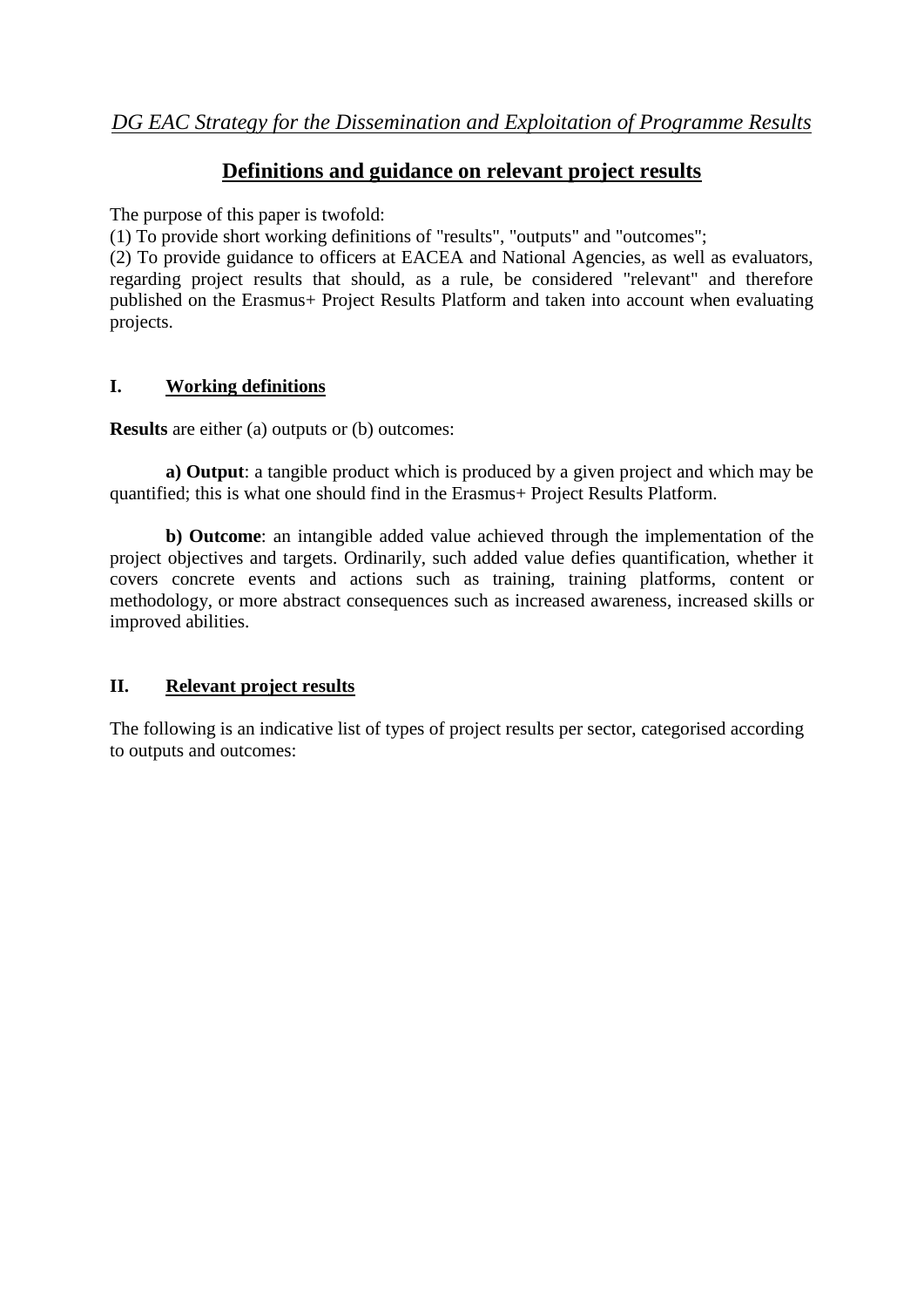## **Project results per type and sector**

| <b>RESULTS</b>                         | <b>School</b><br><b>Education</b> | <b>Higher</b><br><b>Education</b> | <b>VET</b>              | Youth                   | <b>Adult</b><br><b>Education</b> | <b>Culture</b>          | <b>Jean</b><br><b>Monnet</b> | <b>Sport</b>            |  |  |
|----------------------------------------|-----------------------------------|-----------------------------------|-------------------------|-------------------------|----------------------------------|-------------------------|------------------------------|-------------------------|--|--|
| (a) Outputs                            |                                   |                                   |                         |                         |                                  |                         |                              |                         |  |  |
| Websites                               | $\mathbf X$                       | $\mathbf X$                       | $\mathbf X$             | $\mathbf X$             | $\mathbf X$                      | $\mathbf X$             | $\mathbf X$                  | $\mathbf X$             |  |  |
| Reports                                | $\overline{\mathbf{X}}$           | $\overline{\mathbf{X}}$           | $\overline{\mathbf{X}}$ | $\overline{\mathbf{X}}$ | $\overline{\mathbf{X}}$          | $\overline{\mathbf{X}}$ | $\overline{\mathbf{X}}$      | $\overline{\mathbf{X}}$ |  |  |
| New methodologies/techniques           | $\overline{\mathbf{X}}$           | $\mathbf X$                       | $\mathbf X$             | $\mathbf X$             | $\mathbf X$                      | $\mathbf X$             | $\mathbf{X}$                 |                         |  |  |
| (including in the ICT area)            |                                   |                                   |                         |                         |                                  |                         |                              |                         |  |  |
| Training materials                     | $\mathbf{X}$                      | $\mathbf{X}$                      | $\mathbf X$             | $\mathbf X$             | $\mathbf X$                      | $\mathbf X$             | $\mathbf{X}$                 | $\mathbf X$             |  |  |
| conferences/events/<br>Reports<br>from | $\overline{\mathbf{X}}$           | $\overline{\mathbf{X}}$           | $\overline{\mathbf{X}}$ | $\overline{\mathbf{X}}$ | $\overline{\mathbf{X}}$          | $\overline{\mathbf{X}}$ | $\overline{\mathbf{X}}$      | $\overline{\mathbf{X}}$ |  |  |
| training sessions                      |                                   |                                   |                         |                         |                                  |                         |                              |                         |  |  |
| Leaflets                               | $\mathbf X$                       | $\mathbf X$                       | $\mathbf X$             | $\mathbf X$             | $\mathbf X$                      | $\mathbf X$             | $\mathbf X$                  | $\mathbf X$             |  |  |
| Photos and videos                      | $\overline{\mathbf{X}}$           | $\overline{\mathbf{X}}$           | $\overline{\mathbf{X}}$ | $\overline{\mathbf{X}}$ | $\overline{\mathbf{X}}$          | $\overline{\mathbf{X}}$ | $\overline{\mathbf{X}}$      | $\overline{\mathbf{X}}$ |  |  |
| Books/catalogues                       | $\mathbf X$                       | $\mathbf X$                       | $\mathbf X$             | $\mathbf X$             | $\mathbf X$                      | $\mathbf{X}$            |                              |                         |  |  |
| <b>Studies</b>                         | $\overline{\mathbf{X}}$           | $\overline{\mathbf{X}}$           | $\overline{\mathbf{X}}$ |                         |                                  |                         | $\mathbf X$                  |                         |  |  |
| Press articles                         |                                   | $\mathbf X$                       |                         |                         |                                  | $\mathbf X$             | $\mathbf X$                  | $\mathbf X$             |  |  |
| Mobile applications                    |                                   | $\overline{\mathbf{X}}$           | $\mathbf X$             | $\mathbf X$             |                                  | $\overline{\mathbf{X}}$ | $\overline{\mathbf{X}}$      | $\overline{\mathbf{X}}$ |  |  |
| CDs/DVDs                               |                                   | $\mathbf X$                       |                         | $\mathbf X$             |                                  | $\mathbf X$             |                              |                         |  |  |
| Musical compositions                   |                                   |                                   |                         |                         |                                  | $\overline{\mathbf{X}}$ |                              |                         |  |  |
| Online platforms / MOOCs               | $\overline{\mathbf{X}}$           | $\mathbf{X}$                      | $\mathbf X$             |                         | $\mathbf X$                      | $\overline{\mathbf{X}}$ | $\mathbf{X}$                 |                         |  |  |
| Exhibitions                            | $\mathbf{X}$                      |                                   |                         |                         |                                  | $\mathbf X$             |                              |                         |  |  |
| <b>Toolkits</b>                        | $\overline{\mathbf{X}}$           | $\mathbf X$                       | $\mathbf X$             | $\mathbf X$             | $\mathbf X$                      | $\overline{\mathbf{X}}$ |                              | $\mathbf X$             |  |  |
| Guides                                 | $\overline{\mathbf{X}}$           | $\mathbf X$                       | $\mathbf{X}$            | $\mathbf X$             | $\mathbf X$                      | $\mathbf X$             |                              | $\overline{\mathbf{X}}$ |  |  |
| Tutorials                              | $\overline{\mathbf{X}}$           | $\mathbf X$                       | $\mathbf X$             | $\overline{\mathbf{X}}$ | $\mathbf X$                      | $\mathbf X$             | $\mathbf X$                  |                         |  |  |
| Joint Curricula and /<br>or Training   | $\overline{\mathbf{X}}$           | $\mathbf X$                       | $\mathbf X$             |                         | $\mathbf X$                      |                         | $\mathbf X$                  |                         |  |  |
| programmes                             |                                   |                                   |                         |                         |                                  |                         |                              |                         |  |  |
| Joint (Online) courses / modules       | $\mathbf X$                       | $\mathbf X$                       | $\mathbf X$             |                         | $\mathbf X$                      | $\mathbf X$             | $\mathbf X$                  | $\mathbf X$             |  |  |
| Memoranda of Understanding             |                                   | $\overline{\mathbf{X}}$           | $\mathbf X$             |                         |                                  |                         |                              |                         |  |  |